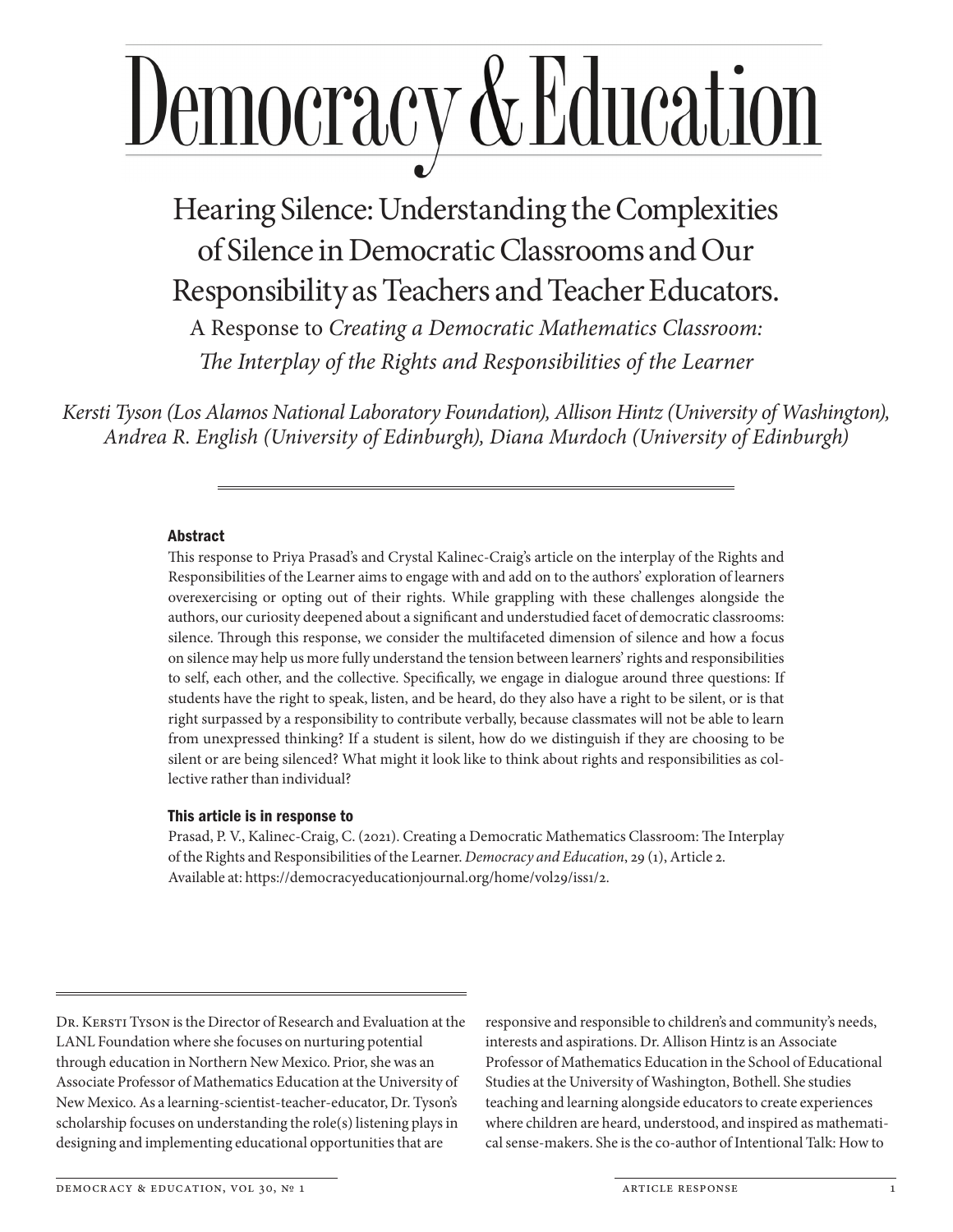Structure and Lead Productive Mathematical Discussions and Mathematizing Children's Literature: Sparking Connections, Joy, and Wonder Through Read-Alouds and Discussion. Dr. Andrea R. English is Senior Lecturer of Philosophy of Education at University of Edinburgh. Her research focuses on dialogic teaching, productive struggle and transformative learning. She is author of Discontinuity in Learning: Dewey, Herbart, and Education as Transformation (Cambridge UP, 2013), co-editor of John Dewey's Democracy and Education: A Centennial Handbook (Cambridge UP, 2017), and editor of The History of Western Philosophy of Education, Volume 4: The Modern Era, (Bloomsbury Major Reference Works, 2021). Dr. Diana Murdoch currently works as a researcher at University of Edinburgh, and in the European Agency for Special Needs and Inclusive Education. Her research focuses on inclusive education, in particular inclusive pedagogy and transformational teaching. Her current research activities center on the role of voice, listening and silence in education; the provision of quality education for those at risk of educational exclusion; and, inclusive education for migrant students in the European context.

#### Introduction

HE AIM OF this paper is to engage with and respond<br>to Priya Prasad and Crystal Kalinec-Craig's (2021)<br>article, "Creating a Democratic Mathematics<br>Classroom: The Interplay of the Rights and Responsibilities of the<br>Learner" to Priya Prasad and Crystal Kalinec-Craig's (2021) article, "Creating a Democratic Mathematics Classroom: The Interplay of the Rights and Responsibilities of the Learner." As we reflected on the interplay between rights and responsibilities in a mathematics classroom, we sought to explore and open a space we think lies somewhere between rights and responsibilities: the space of silence. Silence, when noticed by teachers and teacher educators, can help reveal how power is being wielded in the classroom by teachers and students. We propose that becoming curious about silence and its various meanings in learning contexts can help teachers and teacher educators use their position to affirm students' "right to silence." Further, we propose that attending to student silence in responsive and responsible ways calls us to attend to the collective, beyond the individual.

We start by laying out perspectives on how we are making sense of the current sociopolitical context in the United States and how that context is influencing our work in mathematics education. Secondly, we provide some contextualization for our reflections about the roles of silence in schooling and mathematics classrooms. Thirdly, we share (in the form of a summary of the dialogue between the authors of this piece) how we grappled with tensions around student silence that we see implicitly raised within Prasad and Kalinec-Craig's (2021) discussion of rights and responsibilities. We put forward the idea that by hearing and listening to and for silence, teachers can support an environment for the affirmation and actualization of students' rights. At the same time, by supporting students' rights, teachers can also foster students' *response-abilities* to their own, their peers', and the

collective's learning. Here, we write *response-abilities* as a reframing of the term *responsibility* to help shift the focus from the individual learner to the environment for learning and the community of learners. In other words, the focus is on whether the environment fosters each and every student's "ability to respond" to one another. Creating such an environment involves cultivating conditions for students to learn how to respond in ways that support their own and their classmates' learning. We close by considering collective rights and responsibilities, beyond individual rights and responsibilities. We consider how collective rights and responsibilities may offer an important framing for what constitutes the foundation of democratic classrooms as spaces wherein students develop not only knowledge, understandings, and identities as mathematicians but also a sense of belonging to a meaningful, dynamic community of equal participants. We suggest that fostering conditions that support listening to and for silence in learning environments is central to this framing.

# Considering Context: Mathematics Classrooms Today

Mathematics classrooms are as much in transformation as is our ever-changing democracy in the United States. Serious questions about the nature and meaning of democracy, and how to foster it in classrooms and in society, have been centered in the past two years of the COVID-19 pandemic and public protest against persistent and violent racism. These events have made the deep-seated racial inequities in the United States and around the world even more glaring. It is the responsibility of educators, in reckoning with the present historical moment, to recognize the embeddedness of white supremacy in our education system—systemic racism brought on by colonialist and imperialist forces that have shaped and continue to shape the dehumanizing practices within our schools. In this context, one of the most pernicious practices to recognize is how students and their families from marginalized communities are silenced. Perhaps one of the places where these inequitable practices are most reified is within our interactions in educational spaces, especially in high-status subject areas like mathematics (Battey & Leyva, 2016; Goffney et al., 2018; Martin, 2012; Stinson, 2006).

The present moment offers us, as educators, the opportunity and the demand—equally—to actively pursue new ways of upending dehumanizing practices that are dialogically reinforced through our daily interactions (Memmi, 1965). The democratic classroom provides a valuable space for positive change, as Prasad and Kalinec-Craig (2021) made clear (p. 1). And, as Dobson (2014) noted, for democratic society to flourish, there needs to be spaces for silence, the type of silence that lets those who are listening within a dialogue contemplate how to respond responsibly. In this response, we further consider what it might mean to think about the rights and responsibilities within democratic classrooms. We do this from the perspective of viewing silence as indispensable to the establishment and development of democratic spaces.

# A Lens on Silence—Silence as a Lens

In transforming our educational practices to foster democratic classrooms, questions of speech and silence inevitably emerge.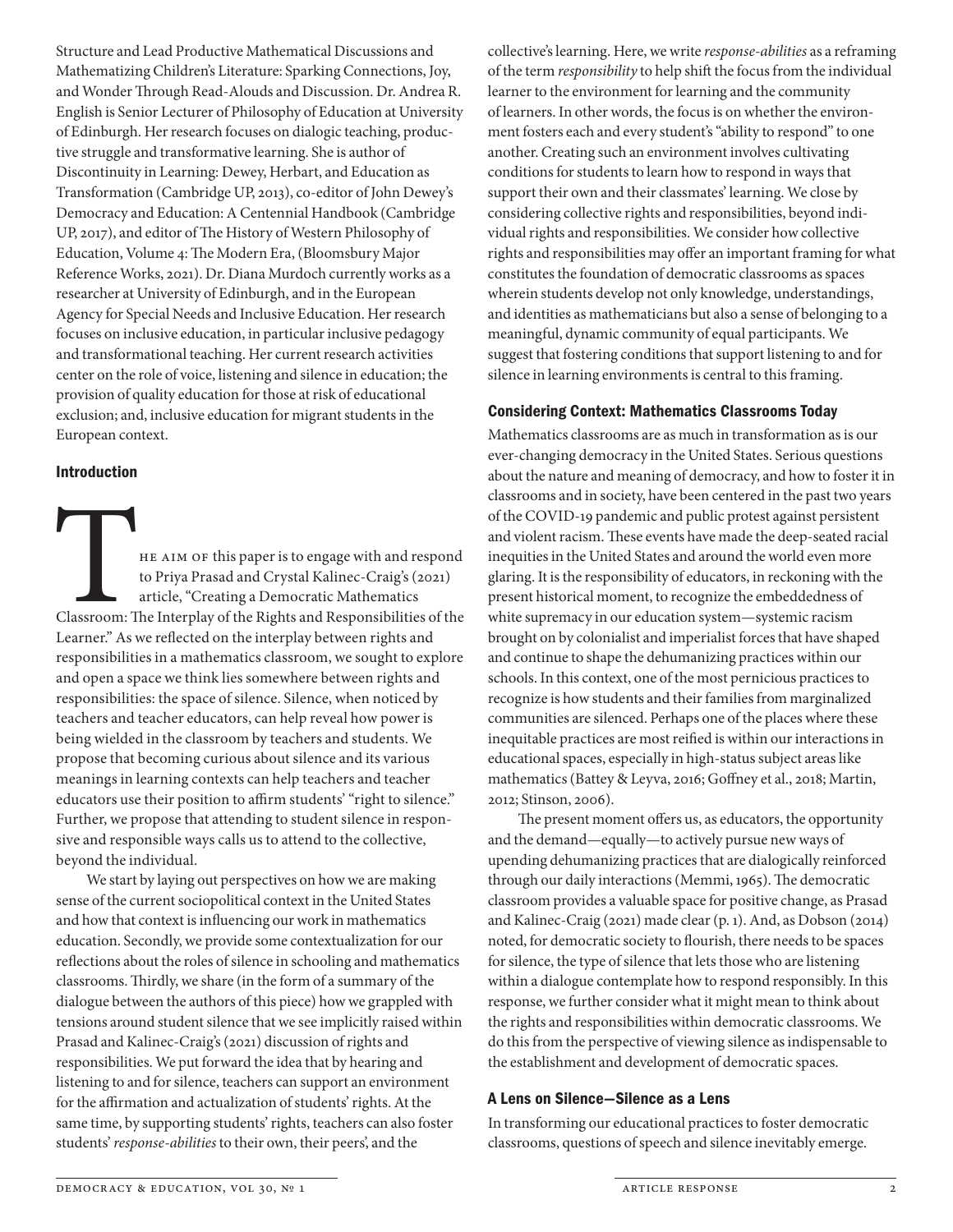Often the focus is on an individual's right to participate as equivalent to the right to speak. But, speech, in a democratic space, is fallow if it is not heard (Dobson, 2014). Thus, as we have made explicit in our work, transforming our educational practices requires a commitment to listening—listening deeply to ourselves, to teachers, to our students, and to their families (e.g., Murdoch et al., 2021). It requires, as Paley (2000) modeled, listening for fairness, justice, and belonging so that we can continue to develop as individuals and as a collective.

In the context of mathematics classrooms, listening to our students is essential to the shaping of what mathematics means and of mathematical identities. Gutiérrez (2002) and Nasir and Cobb (2007) made this point poignantly: It is not just that children need mathematics—it is that mathematics needs our diverse children. Embracing this idea in mathematics teaching means embracing and actively forwarding the broader idea that human's individual and collective growth and development depends on a diversity of ideas that are shared, inquired into, and discussed. Thus, we acknowledge that speaking, in the form of sharing ideas, or also "speaking up" and "speaking out" as a means of pointing to and standing up to injustices, has been and remains essential to the development and sustaining of democratic classrooms.

In turning to the other side of speech—namely, silence—in the context of this response, we aim to reveal the complexity of silence for teachers' practices in discussion-based democratic mathematics classrooms. In revealing this complexity, we hope to offer insight into how understanding silence can help our emerging understandings of the meaning of participation in education. To situate our response, it is important to consider the many meanings of *silence* in and out of school contexts. In the histories of Western societies, certain humans have been actively silenced, that is, "unjustifiably restrained" from speaking and contributing to public discourse (Forrest, 2013, p. 610). If unaware of the dynamics of classroom talk and silence, teachers can perpetuate this societal power dynamic between those who speak—which historically have been white males—and those who have been expected to be silent or actively silenced, which historically have been minoritized peoples (Forrest, 2013).

An additional complexity arises when we consider that silence can be interpreted as a deficit, presumably signifying a person's lack of knowledge and ability. Such interpretations of silence as a deficit can implicitly affect teacher decision-making and students' participation. For example, Acheson (2008) noted that some white teachers interpret the silence of Indigenous students as inattention or uncertainty and tend to quickly "interrupt" the silence with speech; yet students perceive this "interruption" as harsh and lacking regard for them as persons (p. 546). Like talk, silence has multiple meanings, and its use is cultural (Acheson, 2008). Not respecting a student's silence could mean that a teacher is not including important cultural practices (Schultz, 2010). Just as forms of oppression and dehumanization in classrooms can occur if students from marginalized communities are actively silenced, this too can occur if mathematics reform toward "verbalization" of thinking pressures students to speak, and thereby removes what Forrest called their "right to silence" (Forrest, 2013, p. 610).

Finally, environments that encourage talk can potentially have dehumanizing effects, as bell hooks (1994) pointed out, when students feel forced to speak solely within the constraints of the dominant culture's language or in ways predetermined by the teacher as valid (see also Delpit, 2006; English, 2016). This happens in mathematics classrooms, as Aikenhead (2017) made clear, when teachers expect students to speak the "language" of Western mathematics as if that *is* mathematics, i.e., the *only* way of speaking and thinking mathematically. This failure to acknowledge traditional school mathematics as one culture-based mathematics (i.e., Euro-American) among others can serve to hinder students' access and success in connecting to school math (Aikenhead, 2017). In this way, teachers can perpetuate a school mathematics that has violently devalued or entirely ignored Indigenous cultures' mathematical ways of being and doing (Aikenhead, 2017). This implicitly teaches children that the knowledge and experiences they bring to the classroom do not matter. This lack of connection to classroom learning can serve to perpetuate another kind of silence: silence as a valid resistance to an exclusionary classroom culture (Cook-Sather, 2006; McCaleb, 2013). Thus, it is vital to hear the stories that each human being brings to a moment in learning (Zavala & Hand, 2017). Hearing stories requires attending to the silences (Dobson, 2014). In addition, as Jansen, Kalb, and McCunney (2021) have helped us to consider, we need to take a step back to learn more about the classroom culture that is being developed in order to understand more about how teachers use their authority to affirm learners' rights.

Prasad and Kalinec-Craig (2021) considered these issues as they emphasized throughout their article that the fifth right in Torres's Rights of the Learner (RoTL) framework—the right to feel safe and have one's ideas respected—is essential for democratic classrooms. They underscored that "students should feel safe to both exercise their rights and to opt out when they do not yet feel comfortable to do so" (p. 4). They also emphasized that the teacher holds a particular responsibility to create and maintain this democratic space for all students: "We both agree that students can and should look to their teacher to lead the creation of a democratic classroom that is a safe space for students" (2021, p. 4). We agree with the authors on the essential role of the teacher. We value their emphasis on fostering democratic spaces wherein each and every student's ideas are heard and responded to in responsible ways. Next, we turn to look at how this idea of democratic spaces provides the grounds for further exploration of the complexity of student silence and students' right to silence.

## Focusing on the Interplay between Rights and Responsibilities through the Lens of Silence

Prasad & Kalinec-Craig (2021) courageously revealed the tension they faced as educators (in university-based teacher preparation programs, working with preservice teachers) by describing two scenarios: (a) when a student, Emma, over-exercised her right to be "confused" but did not take up the responsibility to persevere through problem solving and perhaps silenced others' sensemaking; and (b) when another student, Maribel, remained silent and expressed that she did not feel safe to participate verbally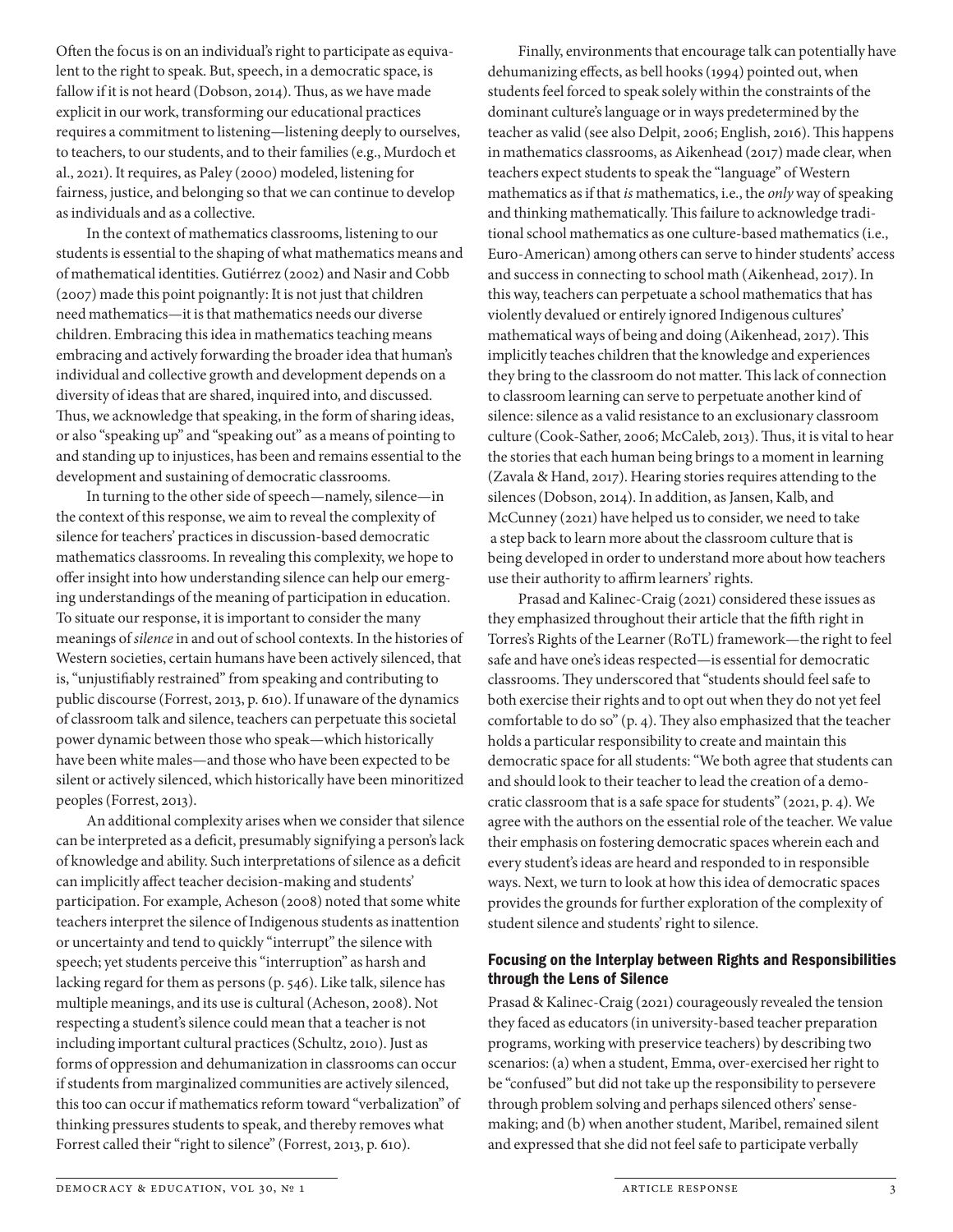in her small group, thereby not taking up the responsibility to share her thinking so that others could learn from her and with her. The authors found that upholding a student's right to learn was in tension with wanting the student to be responsible for participating in certain ways that supported their own and their peers' learning (pp. 6, 8). We agree with the authors that there is genuine difficulty for teachers to navigate varying forms of student participation in discussion and group work. From one view, by not "thinking aloud," each of these students is leaving their teacher and their classmates without insight into the type of "sensemaking" (Carpenter et al., 1999), "rough-draft thinking" (Jansen, 2020), and "productive struggle" (e.g., Murdoch et al., 2021; NCTM, 2014; Warshauer, 2015) that research and policy have highlighted as so significant for all students' conceptual learning. From another view, as Prasad and Kalinec-Craig pointed out, a broader question regarding the exercise of power in the classroom arises, namely "who takes up these responsibilities, and to what extent?" They asked, "Is it the sole responsibility of the teacher to be responsible for creating an equitable learning space and for ensuring that all students are learning, or is it more nuanced with respect to sharing responsibilities among all members of the class?" (p. 8).

We greatly value Prasad and Kalinec-Craig's (2021) contribution to the discourse by naming this issue in terms of rights and possible associated responsibilities. Their paper highlighted that creating spaces for students to share sense-making, confusions, and responses is a vital task for teachers if they are to shift toward more democratic classrooms that support all students to learn mathematics with understanding. In situating their discussion within the context of teacher education, the authors have added another layer of complexity to this discourse that points to the two-fold aspect of the teacher educator's role: How do teacher educators attend to preservice teachers' (i.e., students') rights and responsibilities in a way that can support them to attend to their learners' right and responsibilities when they become practicing teachers? As we leaned in to make sense of these dilemmas, we became curious about the role played by student silence. We believe looking at student rights and responsibilities through the lens of silence could help us to make sense of how both teacher educators and practicing teachers in schools could navigate this tension.

#### Dialogue

Prasad and Kalinec-Craig's (2021) article inspired us to come up with new questions around learners' rights and responsibilities through the lens of silence. Following, we present our questions and (work-in-progress) responses to those questions to open continued dialogue with the authors and readers on this topic. First, we situate our positionalities to invite the reader into the dialogue with us.

In our team, we have developed a commitment to listening and responding to one another in responsive and responsible ways that help us to show up as the ever-developing human beings we are. We work to create a collective space to share emergent ideas and live and learn as mothers, scholars, educators, partners, professionals, friends, daughters, and sisters who continue to

grapple with our whiteness and what it means for our lived experience, for those we work and learn with, and for those who we may engage with in life inside and outside educational spaces. Our collaborative research has developed by trustfully leaning on another's strengths while helping each other learn and grow with evermore vulnerability and joy as we see and name our contexts by developing "critical consciousnesses," as Kazemi (2018) called for in her response to Kalinec-Craig (2017).

**Our first question: If students have the right to speak, listen, and be heard, do they also have a right to be silent, or is that right surpassed by a responsibility to contribute verbally because classmates will not be able to learn from their unexpressed thinking?**

Our response: Yes, students have a right to be silent in the same ways they have the rights to speak, listen, and be heard. Affirming students' rights means affirming the conditions that foster those rights. The right to be silent is as important as the right to speak, because it creates space for reflection, listening, and being heard. It also opens space for teachers to attend to, to recognize the unspoken with an asset view of learners. This means for us recognizing that learners have valuable ideas, whether or not they are communicated verbally to others.

One tension named by Prasad and Kalinec-Craig (2021) is the concern that if a student does not verbally contribute, that student may not be contributing to their classmates' learning (p. 8). As Prasad and Kalinec-Craig described striving to find equilibrium between rights and responsibilities (p. 9), we think it is important to support teachers to develop an expansive understanding of learning. Yes, learning occurs through talk, but an important part of any learning is the internal reflection on what is heard. Such reflection takes place as learners contemplate the meaning of what a person is saying and productively struggle to understand contradictions, confusions, and new ideas while thoughtfully considering a response. Such reflection is important for any meaningful learning to take place, as Dewey underscored within his notion of "reflective experience" (Dewey, 1916/2008; see also English, 2013; Murdoch et al., 2021). This internal reflection often manifests in classrooms in the form of a student's silence. Equally it is facilitated in environments where silence is given a safe place to emerge. By honoring this silence, the teacher has the opportunity to develop a deeper understanding of students' modes of being. Silence as a space for reflection is also important for preservice and in-service teachers as they learn to develop their practice and make just and equitable decisions as "agents of change" (Pantić, 2015; Pantić & Florian, 2015). In this sense, Pantić (2015) showed how self-, peer-, and collaborative reflection are vital aspects of developing teacher agency for inclusion and social justice. This points to a need for teachers and teacher educators to affirm students' silence as a right.

The right to be silent is important for other rights to have space in the classroom. As Rinaldi (2020) underscored in her work with the Reggio Emilia approach, "rights are never given, never acquired. But rights are generative. Rights beget rights" (p. 17). We suggest there may be a generative relation between the learner's right to silence and other rights in the RoTL framework. Do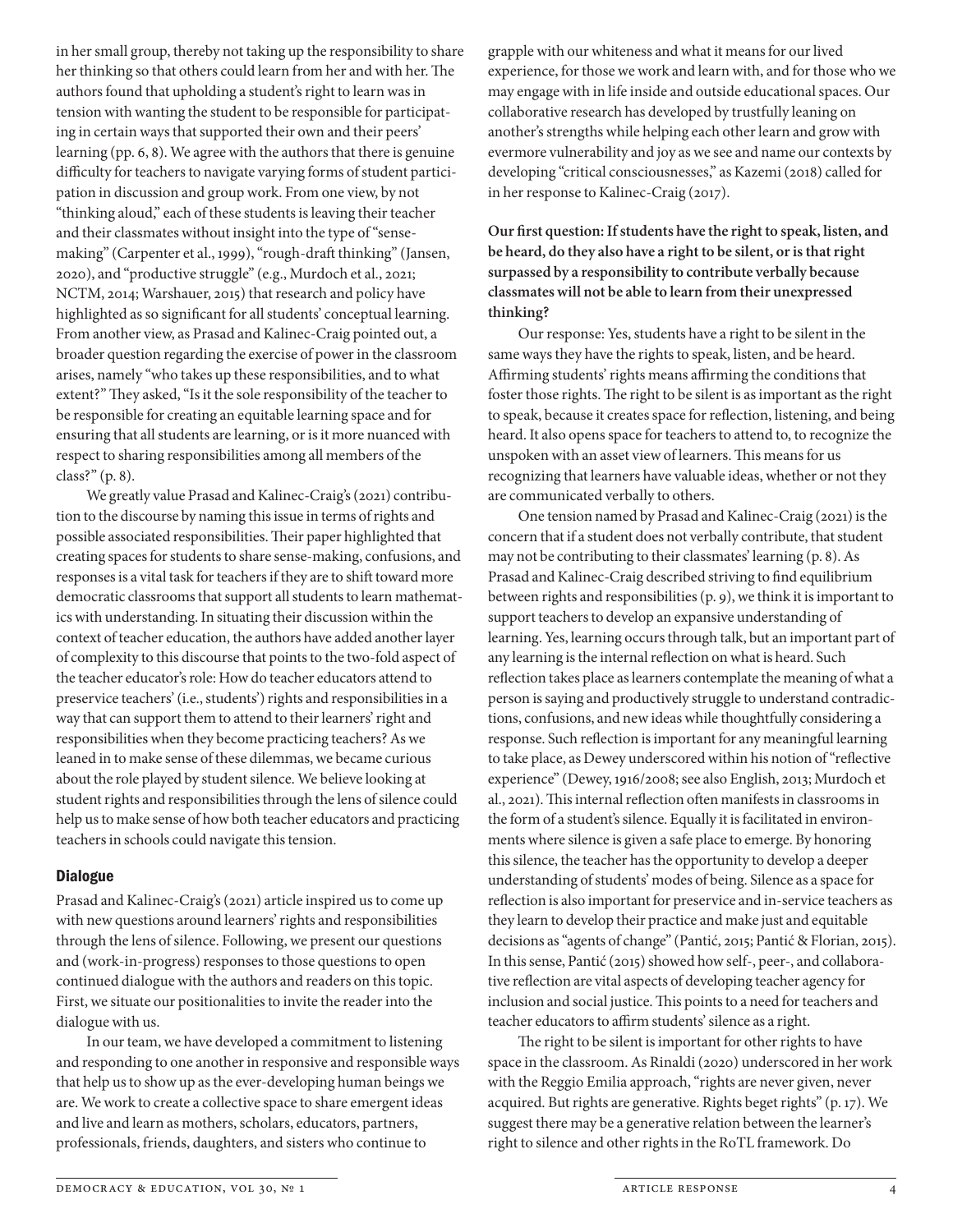the rights to listen and be heard generate a right to silence? Does the right to silence grow out of the right to feel safe? The RoTL framework and Prasad and Kalinec-Craig's (2021) emphasis on the right to feel safe as the basis for all other rights (which they drew out in the case of Maribel) suggest that if a student feels safe by being silent, then that must be valued by the teacher.

At the same time, it is vital to recognize the more nefarious roles silence can play—and have played—in upholding colonized educational practices. Too often, silence is what we hear when we witness a fellow human being harmed, being silenced. When one person is silenced, there can be a reverberating silence that arises when others do not speak out about what they have witnessed. There is also the silence that thrives in an environment when one has witnessed someone be harmed and stays silent so as not to bring on more harm to that person, others, or themselves. In traditional mathematics classrooms (in classrooms devoid of Torres's RoTL), we have heard this kind of silence. We see how this kind of silence and silencing is racialized (Applebaum, 2020). When we affirm silence as a right, we must also work fiercely to end practices in our education system that harm learners, families, and teachers through acts of silencing. As we argue for the idea of students having a "right to be silent" we also must underscore that an essential part of learning to teach is learning to recognize, name, interrupt, and end all instances of silencing and the silence born of interactions that harm a fellow human being and hinder humanity, community, and belonging.

We also see how the silence and silencing that are born out of moments that harm can undermine democracy and learning. When no one speaks out or stands up because of fear or discomfort, the space is no longer democratic; there are no voices being heard or responded to. It is also a space that is devoid of the vital kinds of vulnerable learning that come from hearing others' sense-making, interests, and wonders, including those forms of thinking which are still in rough draft form (Jansen, 2020). In our experience in teacher education and professionalization, it seems that part of gaining expertise in teaching is learning how to read the different meanings of silence that emerge in one's classrooms and school communities. In our recent study on how mathematics teachers listen when students verbalize struggle, one of our focal teachers said in an interview, "I worry about students who hide" (English et al., forthcoming). She expressed how, for her, "hiding" (and thus being "silent") was potentially a sign of the student's fear of learning, fear of being involved, fear of not wanting to be wrong. She offered students the opportunity to share in their learning journals anything they were feeling or thinking about the work in the classroom. By learning to listen to the different kinds of student silence that emerge in a learning environment, teachers gain a deeper understanding of whether, to what extent, and for whom they are fostering democratic spaces for learning.

Thus, as we assign students the responsibility to participate in certain ways, we think it is vital to take a stance of active awareness for the diverse needs and interests of learners in any given learning setting. Undergirding this stance is the recognition that what a learner does and says makes sense to the learner. This stance supports the importance of seeing learners from asset perspectives, rather than deficit perspectives (Zavala, 2019) and, as Prasad and Kalinec-Craig (2021) noted, eschewing carceral pedagogy (p. 5).

# **Our second question: If a student is silent, how do we distinguish if that student is choosing to be silent or is being silenced?**

Our response: This wonder is inspired by two students in the Prasad and Kalinec-Craig (2021) vignettes. Jayna (p. 6), who was perhaps silenced by her classmate Emma's confusion, and Maribel (p. 7), who said she did not feel safe to speak up in her group. As our team discussed these scenarios, we leaned into Prasad and Kalinec-Craig's point that "teachers need to be prepared to honor and incorporate students' cultural, linguistic, and racial identities while also valuing the knowledge they bring from their homes and communities'" (p. 5). To do this work, Zavala and Hand (2017) called for getting to know more about learners' stories in order to support their learning in mathematics. Thus, alongside Prasad and Kalinec-Craig, we became curious about the students' previous experiences in the class and in their group. We were curious about Jayna's and Emma's previous experiences learning and using mathematics inside and outside of their teacher education program. We were curious about what was going on in each person's life. We were curious about their sense-making and the languages they were thinking in. What opportunities existed for teachers and students to learn about one another beyond the subject(s) they were learning? Did getting to know Jayna and Maribel—and the other students in the class—help distinguish if either of them was choosing to be silent or was being silenced?

Leaning into these silences is a kind of leaning into students' lived experiences, ways of knowing and being, and stories, which can support expanding their learning opportunities (Herrenkohl & Mertl, 2010). We wonder: How are democratic mathematics classrooms important contexts for supporting children and educators to build relationships with themselves and each other? How can we listen to, understand across differences, and collectively experience and process emotions? And how can teacher candidates come to learn about building such relationships as an integrated part of learning to teach mathematics? These questions remind us of the consensus that "social and emotional development is multi-faceted and integral to academics—to how school happens, and to how learning takes place" (Jones & Kahn, 2017, p. 5).

As we think about the Emmas, Jaynas, and Maribels we have met in our own classrooms, and their silences, we are reminded of Hintz's (2014) research that helped us to learn that children are silent for different reasons. Sometimes students may be silent because they are listening to hear and understand the ideas being discussed. Sometimes students are silent to mitigate the risks of sharing their ideas aloud, wondering if their ideas will be valued and understood. We wondered what would happen if teachers leaned in and facilitated conversations with the individual and the class community when a student said they felt unsafe or another student was being silenced by a peer. How might participation shift if the teacher attended to the environment that created the unsafe feeling and shined the light upon the need to change the environment (rather than on the student or students needing to change)?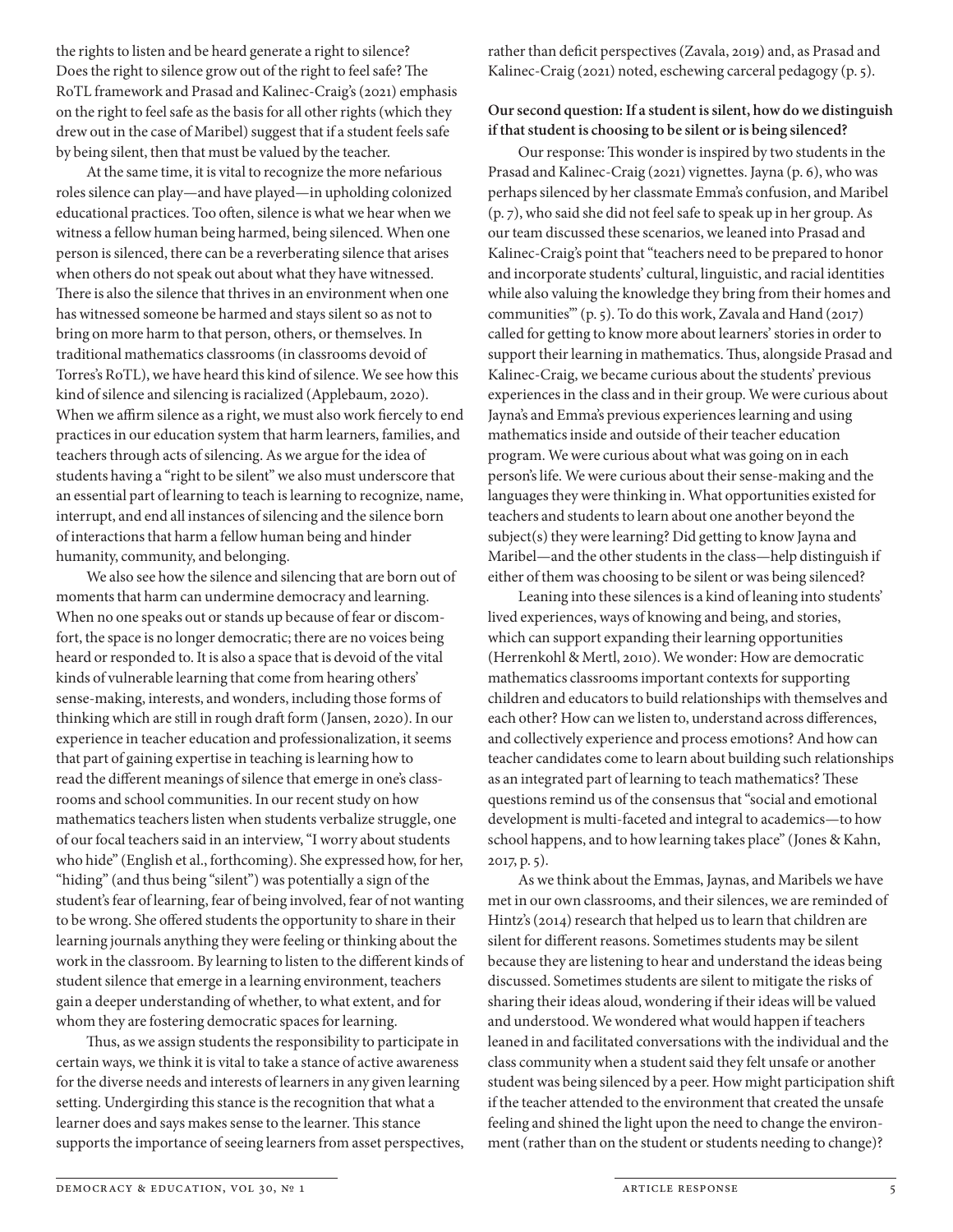The teacher may say to the group, "I'm wondering what I/we can change, do, or say in our class so that each and every one of you can fully exercise Torres's RoTL?"

As we think about how to attend to our students' silences, we are inspired by the work of Dena Simmons, founder of LiberatEd. As Simmons has described, LiberatEd "centers healing, justice and radical love in Social Emotional Learning (SEL) to create a world where all children and youth love, learn and thrive in the comfort of their own skin" (Keels & Malley, 2021). Focused on "collective liberation," Simmons pointed out, "superb teachers have always been building relationships, helping students resolve conflict, helping students through difficult emotions." As we read Simmons's works, we were called to reflect on if and how we foster relationships in our own classrooms that center healing, justice, and radical love. This reflection reminded us that creating spaces in education where "children and youth love, learn and thrive in the comfort of their own skin" means that educators need to work toward loving, learning and thriving in the comfort of their own skins in educational spaces. Thus, as we call on teachers to foster relationships with their students, we must recognize that such work requires that educators strive to know and share themselves in the same ways we ask students to share. To know, we must be known. At the same time, we need to recognize that we work in systems and that this work needs to happen from the inside out and the outside in. Just as teachers are called to create safe learning environments in their classrooms, we need educational leaders to center love, healing, and justice in our schools, districts, and states as well.

# **Our third question: What might it look like to think about rights and responsibilities as collective rather than individual?**

Our response: What we are coming to understand as we unlearn the dominant narratives that hold teachers captive within traditional dehumanizing practices is that it is important not only to attend to the individual in responsive and responsible ways but also to attend to the collective. Prasad & Kalic-Craig (2021) planted the seed for this idea when they wrote:

*When teachers are explicit with the Torres's RotL in the classroom, they also should help students grow into a place of being responsible for their development and the space for others to grow in their thinking: a sense of responsibility to self and others. As students acknowledge a responsibility to self and the collective group, they can find more ways to exercise their rights as learners. (p. 9)*

When leaders in education spaces attend to the individual and collective in these ways, they are fostering conditions where learners become response-able.

From our discussion, what emerges for us is the need to deeply consider a shift from individual to the communal, or collective, rights and responsibilities. We want to recognize, as Bang and Brayboy (2021) have modeled, that "Indigenous communities have long engaged in robust systems of education that taught young people the many different aspects and demands of communal life" (p. 165). In their studies with Indigenous communities, Bang and Brayboy (2021) asked:

*Who could we collectively become? What roles, relations, and responsibilities do we have with each other? With other-than-human life? With the land and the waters upon which all life depends? How should we nurture and uphold those relations? (p. 165)*

When we consider Torres's RoTL framework and the potentially associated responsibilities, we wonder, what happens when we shift from individual rights and individual responsibilities to affirming individual rights for communal or collective responsibilities? Looking at the rights and responsibilities that Prasad and Kalinec-Craig (2021) have described, for example, "a mathematician has the right to be confused" and the responsibility "to persevere through that confusion to some state of resolution" (p. 2), what we notice now is that the focus is on the individual's rights and assigning of responsibilities to individuals. What our dialogue with each other, with Prasad and Kalinec-Craig, and with the mathematics educators and researchers we have cited has us wondering is, what happens if we foreground a more collective perspective and shift the *you*s to *we*s?

This would mean that "you have the right to be confused" becomes "we have the right to be confused," and "you have the responsibility to persevere" becomes "we have the responsibility to persevere." The questions Prasad & Kalinec-Craig (2021) asked transform as well. In shifting power from an individual to a collective, instead of determining "who decides when/how you persevere through that confusion?" and "when are you done?" the questions become "how can we decide when, and how we will persevere through confusion?" and "when will we decide we are done?"

We wonder how a shift from the individual to the collective might help educators ask Bang's and Brayboy's (2021) aforementioned questions within their own classrooms? How might this shift push us beyond what is good for me or for you to consider what is good for us? How might this shift help us center our collective humanity and our relations to the natural world?

These transformed questions, we believe, provide space for the important role of silence in human learning—the silence that is a sign of contemplation and receptivity to others' ideas as a taking in of the world. This kind of receptivity to the world is essential to learning; it is what Dewey called the "undergoing" or taking in (1916/2008) that occurs when we encounter something new, different, or strange and want to learn from that newness and difference. Learning from newness and difference is the lifeblood of democratic classrooms, communities, and societies; it is the source of new energy for new inquiries into new solutions to new and old problems.

When we shift to focus on collective rights and responsibilities, silence comes into sharper relief. Not everyone can speak at the same time or with the same weight. Instead, like listening to a symphony, teachers can learn to listen to the rhythm and balance between voices (Schultz, 2003) in an attempt to understand how mathematical, social, emotional, and cognitive development of all participants can occur. The focus on the collective suggests further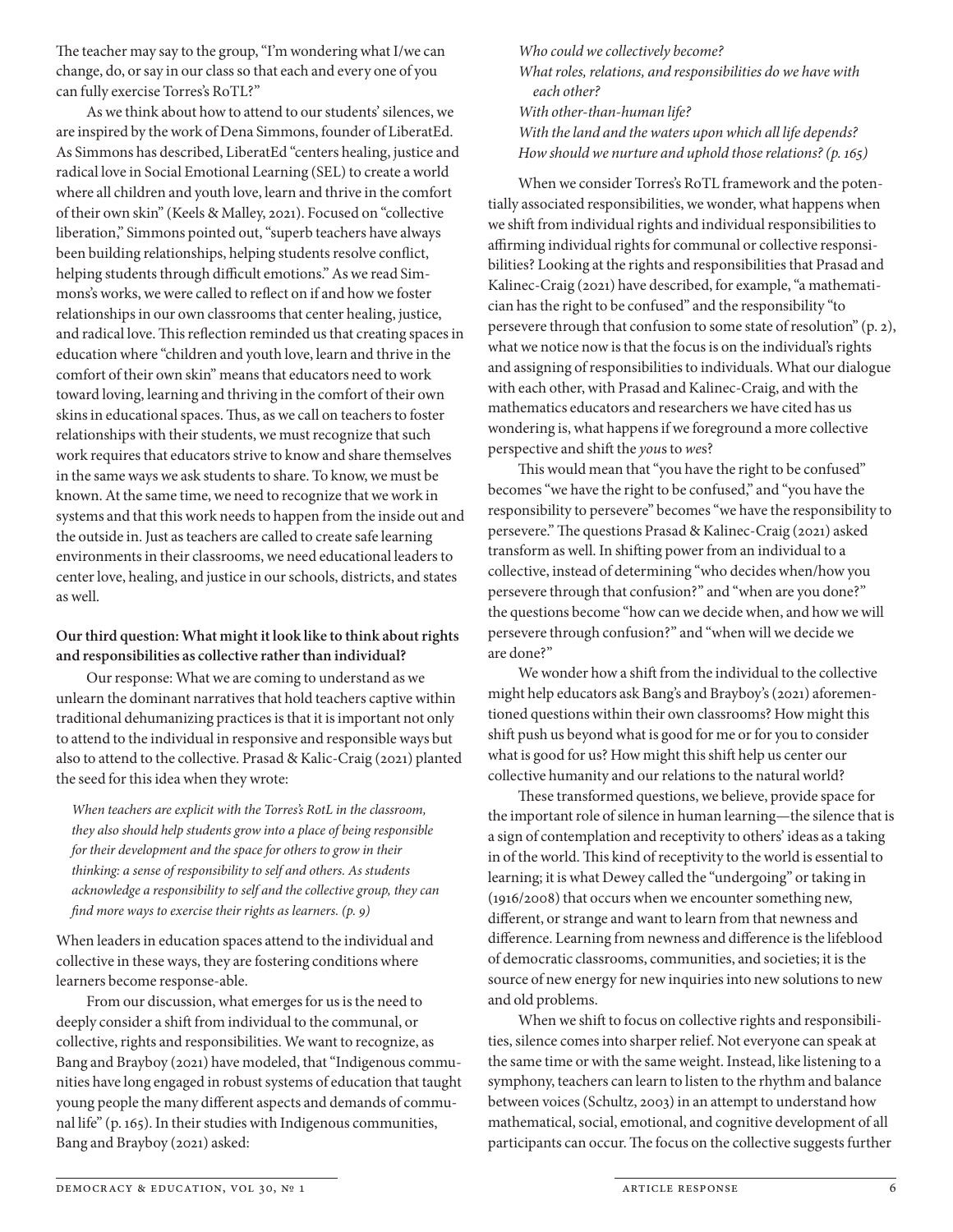that from the right to speak there emerges the "responsibility to listen" to one another (Maccarone 2022). We suggest that as teachers take up this responsibility, students can learn to as well, not by imitation, but rather by learning—through the act of listening and being heard—how to respect the worth and dignity of every human being. As children in our studies said, "When I listen, I listen to make sense of others' ideas. I listen so that I can have something to say," and, "I listen to understand how people are thinking and so I can ask questions about the ideas."

#### Conclusion

To make genuine, transformative change in our mathematics classrooms today, we must actively attend to our fellow humans who have historically been marginalized and silenced. Each moment when teachers have the opportunity to listen to students, and hear their silences, is equally giving them the opportunity to learn to attend to new voices and ways of being, potentially hearing previously silenced, silent, and unheard voices.

Prasad and Kalinec-Craig (2021) have given us the opportunity to consider these issues, and we invite more collective conversation to consider how to support teacher candidates to learn about how to navigate the dilemmas of silence that are part of learning to teach: In learning to teach, we need to hear how a student is thinking and feeling in order to understand what and how they are learning. At the same time, we need silence. That is, we need to acknowledge that silence is an important aspect of student learning and so it must be affirmed as a right. Perhaps one way of addressing this dilemma in discussion-based democratic classrooms is learning how to hear silence; hearing silence might be one way of helping teachers understand and consider the context of silence and if the silence is of the sort that is fostering or hindering students' learning. In this way, we view attending to silence as an important facet of how teachers can attend to power, collective learning, and well-being.

#### Acknowledgments

We thank *Democracy & Education* for their commitment to dialogue between authors, the anonymous reviewer for very helpful feedback, and the panelists and participants at the *Association of Mathematics Teacher Educators* Annual Conference 2022, where parts of this paper were presented. We also thank *The Spencer Foundation* for support of our study (#201600167, PI-English, CoPI- Hintz, CoPI- Tyson), aspects of which are referred to in this article; all views are our own. We are grateful for the opportunity to engage in generative thinking with colleagues concerned with, and committed to, democracy and education. We thank Prasad and Kalinec-Craig (2021) for sharing their insights as they make sense of challenges that arise when upholding students' rights and responsibilities and Jansen, Kalb, and McCunney (2021) for their response to Prasad and Kalinec-Craig with further insights about fostering democratic classrooms. We appreciate how this dialogue about learners' responsibilities extends Kalinec-Craig's (2017) and Torres's (2020) discussion of learner rights within a mathematics class. The very nature of this experience, dialoguing about important issues in education, through the lenses of mathematics education and teacher education, is rare and importantly communal.

#### References

- Acheson, K. (2008). Silence as gesture: Rethinking the nature of communicative silences. *Communication Theory*, *18*(4), 535–555.
- Aikenhead, G. S. (2017). Enhancing school mathematics culturally: A path of reconciliation. *Canadian Journal of Science, Mathematics and Technology Education*, *17*(2), 73–140.
- Applebaum, B. (2017). Comforting discomfort as complicity: White fragility and the pursuit of invulnerability. *Hypatia*, *32*(4), 862–875.
- Bang, M., & Brayboy, B. M. J. (2021) Indigenous peoples and civic education in the 21st century. In C. D. Lee, G. White, and D. Dong (Eds.), *Education for civic reasoning & discourse* (pp. 157–243). National Academy of Education. https://naeducation.org/ wp-content/uploads/2021/03/Chapter-4.pdf.
- Battey, D., & Leyva, L. (2016). Building a case for understanding relational dimensions in mathematics classrooms. In B. Greer & S. Mukhopadhyay (Eds.), *Proceedings of the 8th International Conference on Mathematics Education and Society* (pp. 327–339). Portland State University.
- Carpenter, T. P., Fennema, E., Franke, M. L., Levi, L., & Empson, S. B. (1999). *Children's mathematics: Cognitively guided instruction*. Heinemann.
- Cook-Sather, A. (2006). Sound, presence, and power: "Student voice" in educational research and reform. *Curriculum inquiry*, *36*(4), 359–390.
- Delpit, L. (2006). *Other people's children: Cultural conflict in the classroom*. The New Press.
- Dewey, J. (1985). *Democracy and education*. In J. A. Boydston (Ed.), *The middle works* (Vol. 9). Southern Illinois University Press. (Original work published 1916)
- Dobson, A. (2014). *Listening for democracy: Recognition, representation, reconciliation*. Oxford University Press.
- English, A. R. (2013): *Discontinuity in learning: Dewey, Herbart and Education as Transformation*. Cambridge University Press.
- English, A. R. (2016). Dialogic teaching and moral learning: Self-critique, narrativity, community and "blind spots." *Journal of Philosophy of Education*, *50*(2), 160–176.
- English, A. R., Tyson, K., Hintz, A., Murdoch, D., & Anderson, J. (forthcoming). Pedagogical Listening: Understanding how teachers listen to student struggle during mathematical discussion.
- Forrest, M. (2013). Practising silence in teaching. *Journal of Philosophy of Education*, 47(4), 605–622.
- Goffney, I., Gutiérrez, R., & Boston, M. (2018). *Rehumanizing mathematics for Black, Indigenous, and Latinx students*. National Council of Teachers of Mathematics.
- Gutiérrez, R. (2002). Enabling the practice of mathematics teachers in context: Towards a new equity research agenda. *Mathematical Thinking and Learning*, *4*(2 & 3), 145–187.
- Herrenkohl, L. R. and Mertl, V. (2010). *How students come to be, know and do: A case for a broad view of learning*. Cambridge University Press.
- Hintz, A. (2014). Strengthening discussions. *Teaching Children Mathematics*, *20*(5), 318–324.
- hooks, b. (1994): *Teaching to Transgress: Education as the Practice of Freedom*. Routledge.
- Jansen, A. (2020). *Rough draft math: Revising to learn*. Stenhouse Publishers.
- Jansen, A., Kalb, L., & McCunney, D. Middle school mathematics teachers' efforts to foster classroom democracies. A response to "Creating a democratic mathematics classroom." *Democracy & Education*, *29*(2), 5.
- Jones, S. M., & Kahn, J. (2017). *The evidence base for how we learn: Supporting students' social, emotional, and academic development*. Consensus Statements of Evidence from the Council of Distinguished Scientists. Aspen Institute.